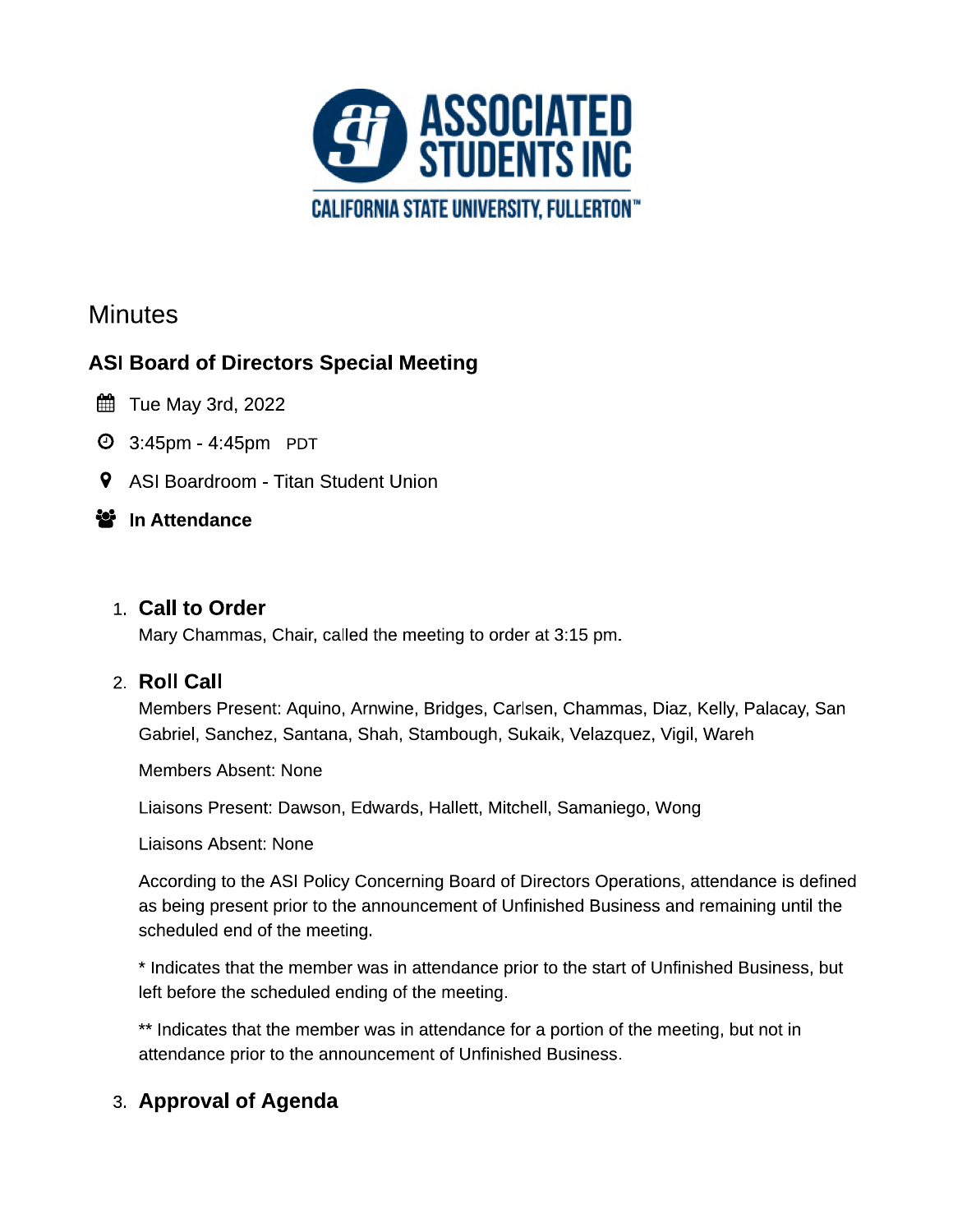**Decision:** (Palacay-m/San Gabriel-s) The agenda was approved by unanimous consent.

#### 4. Public Speakers

Members of the public may address Board of Directors members on any item appearing on this posted agenda.

Torres shared that the issues presented by them today have already been made known to the BOD and that they did not plan this protest at the last minute. Torres said their decision to come today was a strategic one as they expected the CSUF President to be in attendance. Torres urged the members to take collective action for their cause.

Monroy shared that the protests have been made known and the CSUF Community was not kept in the dark regarding their concerns. They said the knowledge was available to them and is offended that the Board accused them of being last minute. They said that the actions being made by the BOD make them feel as though the members do not actually care.

#### 5. Time Certain

None.

6. Unfinished Business **None** 

#### 7. New Business

a. Discussion: Consultation Process - Student Fee Allocation to the Pollack Library

The Board will discuss providing consultation to the Student Fee Advisory Committee about revisions to the allocation of student fees to the Library.

The Board will discuss providing consultation to the Student Fee Advisory Committee about revisions to the allocation of student fees to the Library.

Chammas yielded the floor to Josh Mitchell, ASI President.

Mitchell reminded the Board that he co-chairs two committees in his role as President. He informed the Board that one of his Committees oversees the allocation of SSI Fees.

Mitchell shared that the SSI Fee is collected annually and distributed to programs with a goal in mind attached to the award.

Mitchell informed the Board that the Pollack Library has been receiving funds to support them in staying open longer hours to support students during finals.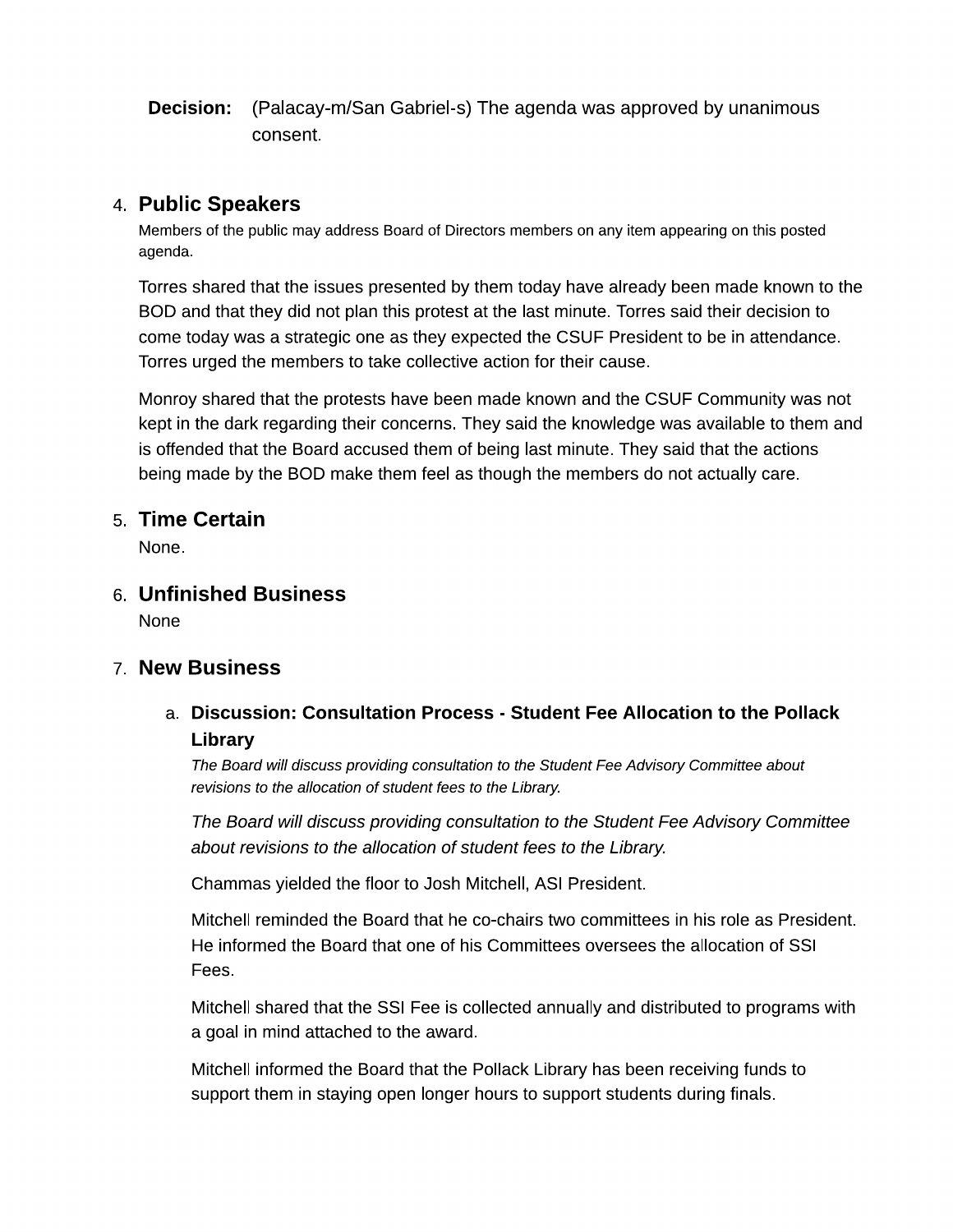Mitchell said that based on the hours that the library had been open, they noted there was a surplus of funds for the library account of over \$400,000.

Mitchell said their goal is to halt the allocation of funds to the library next year in the hopes that President Elect Kelley will follow up on the award allocation and disbursement next semester.

Mitchell recommended the funds be dispersed across the other programs to benefit students that are in need of assistance.

Chammas opened the floor to questions.

Shah asked where the funds would go if the distribution to the library was halted.

Mitchell shared that the decision of where the funds would go is decided by next year's Student Fee Advisory Committee (SFAC).

Shah asked if the \$200,000 they are not receiving would sit in an account.

Chammas said that the money would likely be split among the other programs.

Carlsen asked where the money is coming from and confirmed if it was from the Student Success Initiative (SSI) Fee.

Mitchell shared how the funds are collected via SSI Fees and provided information on the Committee that allocates the awarded fees.

Chammas opened the floor to discussion.

Dawson said that these funds were allocated to the library with specific expectations that were not met. Dawson believes it would be the most responsible thing to give the money to other programs that would need it and use it for what it is intended.

Chammas shared that the library has received funding for the past two years which resulted in a two-year surplus. She also feels that this amount not yet allocated would be better spent by a program that could use the funds for the benefit of students.

Samaniego seconded Chammas's statements and recommended using the funds for underfunded programs that were discussed when reviewing the budget.

Mitchell shared that the decision to halt funds was discussed and approved for consideration by SFAC. They are coming to the Board for input as they prepare a response to the Committee.

Chammas reminded members this was just a discussion item to keep members informed on what is going on.

#### 8. Announcements/Member's Privilege

Mitchell thanked the members for all their work and expressed gratitude for being able to serve as their ASI President.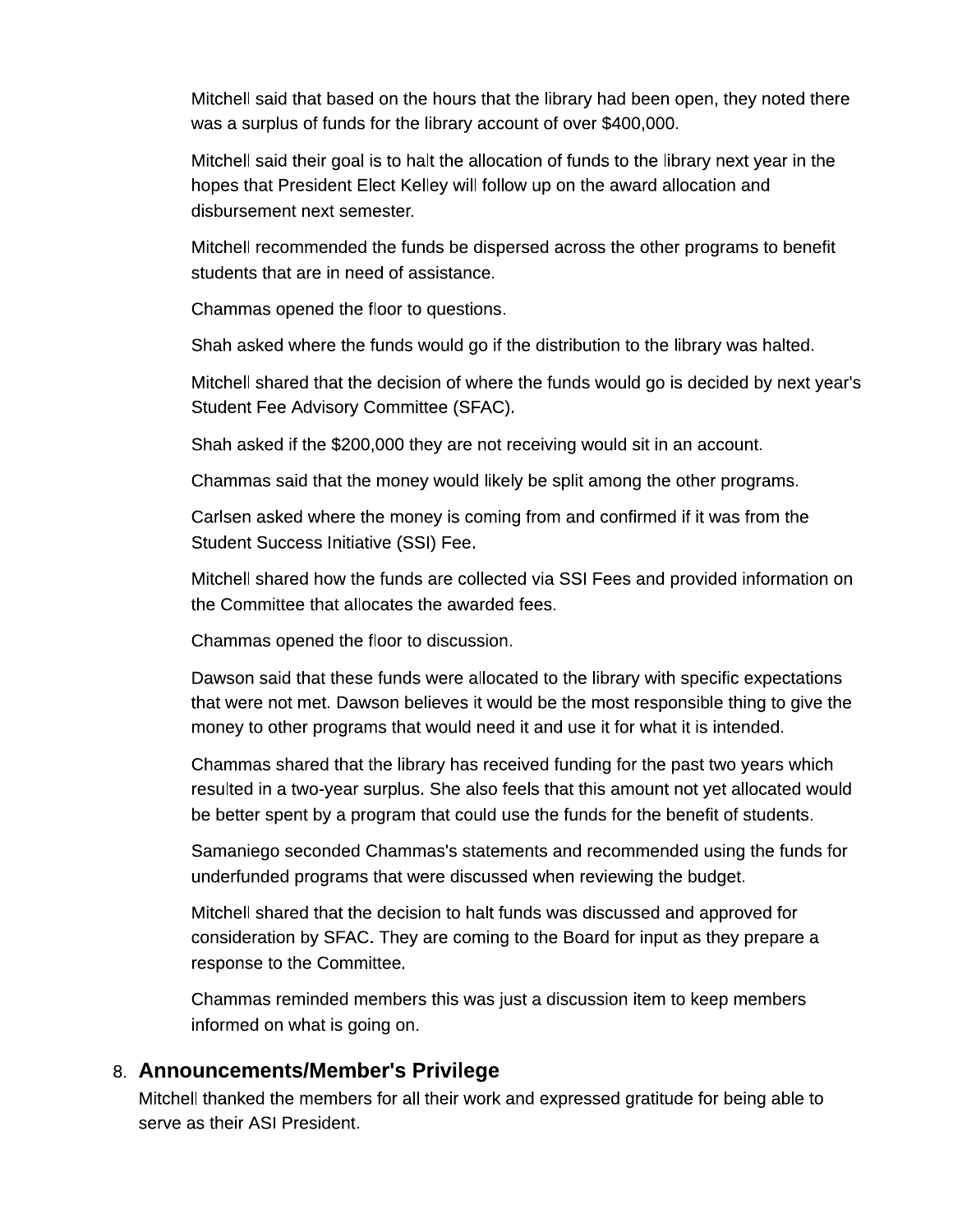# 9. Adjournment

Chammas, Chair, adjourned the meeting at 3:31 pm.

Morgan Diaz, Board Secretary

Susan Collins, Recording Secretary

Approved by the ASI Board of Directors, June 1, 2022:

Ramon Aquino (Jun 13, 2022 14:49 PDT)<br>Ramon Aquino, Board Secretary

Susan Collins, Recording Secretary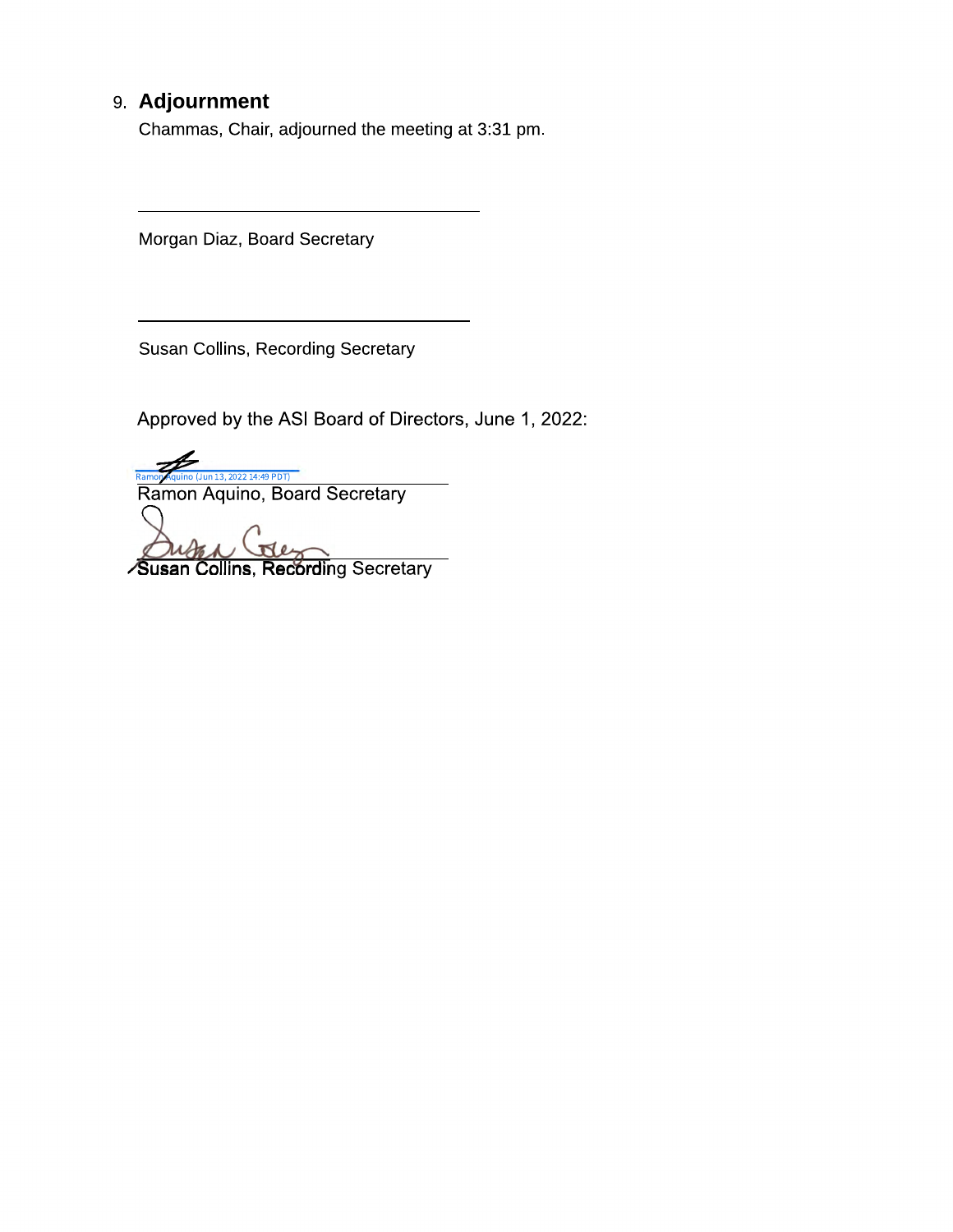# Roll Call 2021-2022

#### 05/03/2022 ASI Board Meeting Roll Call

| <b>Attendance</b>       |                          | <b>Board Members</b> |              |        |
|-------------------------|--------------------------|----------------------|--------------|--------|
|                         |                          |                      | Present      | Absent |
| <b>ARTS</b>             | <b>AQUINO</b>            | <b>RAMON</b>         | $\mathbf{1}$ |        |
| <b>HSS</b>              | <b>ARNWINE</b>           | <b>MARCUS</b>        | $\mathbf{1}$ |        |
| HHD                     | <b>BRIDGES</b>           | <b>KORLI</b>         | $\mathbf{1}$ |        |
| <b>TREASURER (CBE)</b>  | <b>CARLSEN</b>           | <b>CHRISTOPHER</b>   | $\mathbf{1}$ |        |
| <b>SECRETARY (ARTS)</b> | <b>DIAZ</b>              | <b>MORGAN</b>        | $\mathbf{1}$ |        |
| COMM                    | <b>KELLEY</b>            | <b>LYDIA</b>         | $\mathbf{1}$ |        |
| <b>NSM</b>              | <b>PALACAY</b>           | <b>NADINE</b>        | $\mathbf{1}$ |        |
| HHD                     | SAN GABRIEL HANNAH       |                      | $\mathbf{1}$ |        |
| VICE CHAIR (EDU)        | <b>SANCHEZ</b>           | <b>ALISON</b>        | $\mathbf{1}$ |        |
| сомм                    | <b>SANTANA</b>           | <b>VICTORIA</b>      | $\mathbf{1}$ |        |
| <b>NSM</b>              | <b>SHAH</b>              | <b>NAMAN</b>         | $\mathbf{1}$ |        |
| Academic Senate Rep.    | <b>STAMBOUGH STEPHEN</b> |                      | $\mathbf{1}$ |        |
| <b>ECS</b>              | <b>SUKAIK</b>            | <b>DAHLIA</b>        | $\mathbf{1}$ |        |
| EDU                     | <b>VACANT</b>            |                      |              |        |
| <b>HSS</b>              | VELAZQUEZ                | <b>DAVID</b>         | $\mathbf{1}$ |        |
| Univ. President's Rep.  | <b>VIGIL</b>             | <b>VINCENT</b>       | $\mathbf{1}$ |        |
| <b>ECS</b>              | <b>WAREH</b>             | DANIA                | $\mathbf{1}$ |        |
| CHAIR (CBE)             | <b>CHAMMAS</b>           | <b>MARY</b>          | $\mathbf{1}$ |        |
|                         |                          |                      | Present      | Absent |
|                         |                          |                      | 17           | 0      |

| Attendance       | Liaisons         |               |              |        |  |
|------------------|------------------|---------------|--------------|--------|--|
|                  |                  |               | Present      | Absent |  |
| VP               | <b>DAWSON</b>    | <b>KIRA</b>   |              |        |  |
| <b>EXEC DIR</b>  | <b>EDWARDS</b>   | <b>DAVE</b>   | $\mathbf{1}$ |        |  |
| CCRO             | <b>HALLETT</b>   | <b>CASSIE</b> | 1            |        |  |
| <b>PRESIDENT</b> | <b>MITCHELL</b>  | <b>JOSH</b>   |              |        |  |
| CGO              | <b>SAMANIEGO</b> | <b>DIXIE</b>  |              |        |  |
| CIDO             | <b>VACANT</b>    |               |              |        |  |
| cco              | <b>WONG</b>      | <b>JENNA</b>  |              |        |  |
|                  |                  |               | Present      | Absent |  |
|                  |                  |               | 6            | 0      |  |

\*Recording Secretary: Susan Collins